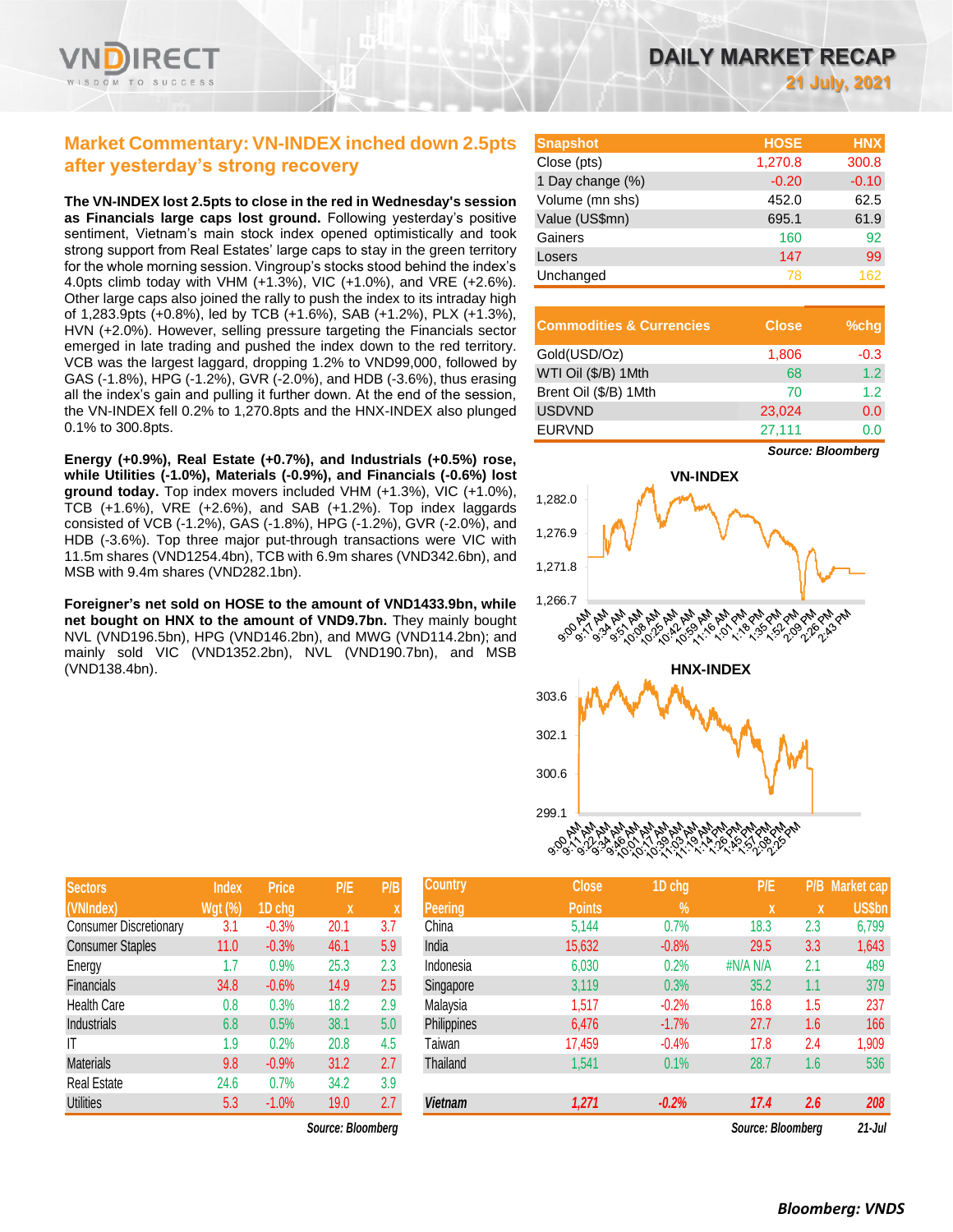

### **Market News**

### **Oil extends gains despite rise in U.S. inventories**

Oil prices rose on Wednesday, extending gains from the previous session as improved risk appetite provided support despite data showing an unexpected rise in U.S. oil inventories last week and a weaker demand outlook due to rising COVID-19 infections. Brent crude futures gained 84 cents, or 1.2%, to US\$70.19/barrel, having hit a session low of US\$68.63/barrel. U.S. West Texas Intermediate (WTI) crude futures rose by 84 cents, or 1.3%, to US\$68.04/barrel, after falling to US\$66.44/barrel earlier on Wednesday. (*Bloomberg)*

#### **Vietnamese Government rolls out interest-free loans for companies to pay salaries**

The Vietnam Bank for Social Policies has begun accepting applications from businesses for interestfree loans to fund furlough and salary payments, its deputy director, Bui Van Son, said. The loans are part of the Government's latest relief package worth VND26tr (US\$1.13bn) for supporting workers and employers struggling to cope with the pandemic. Around VND7.5tr will be used for interest-free loans for businesses to pay salaries. Businesses can obtain a loan to pay workers who have contracts with compulsory social security but are furloughed for 15 consecutive days between May 1, 2021 and March 31 next year. They must not have any bad debts to qualify for the loans, but do not need guarantees. The loans are for up to 12 months. Minister of Labour, War Invalids and Social Affairs Dao Ngoc Dung promised that procedures for the relief package would be simplified and abbreviated as much as possible. But Tran Minh Phi, director of An Phi Construction and Design Co., Ltd., said many businesses are struggling to repay their bank loans due to the nearly two-year-long pandemic, and so many might not be able to meet the requirement of having no bad debts. Dr Nguyen Tri Hieu, an economist and financial expert, agreed with Phi, saying the requirement should be scrapped to better support people working for businesses with bad debts. There could be policies to force businesses to prioritise repayment of this loan before others, and businesses with debts overdue for 90-180 days could be given the loan, he added. (*vietnamnet.vn)*

### **Notable Corporate Events**

**Hoa Sen Group (HSG VN, HOSE) - Business results:** HSG recorded its revenue and NPAT to reach VND32,932bn (+72% yoy) and VND3,371bn (+380% yoy), respectively for the nine months ending Jun 2021. (Ndh.vn)

*<to be continued>*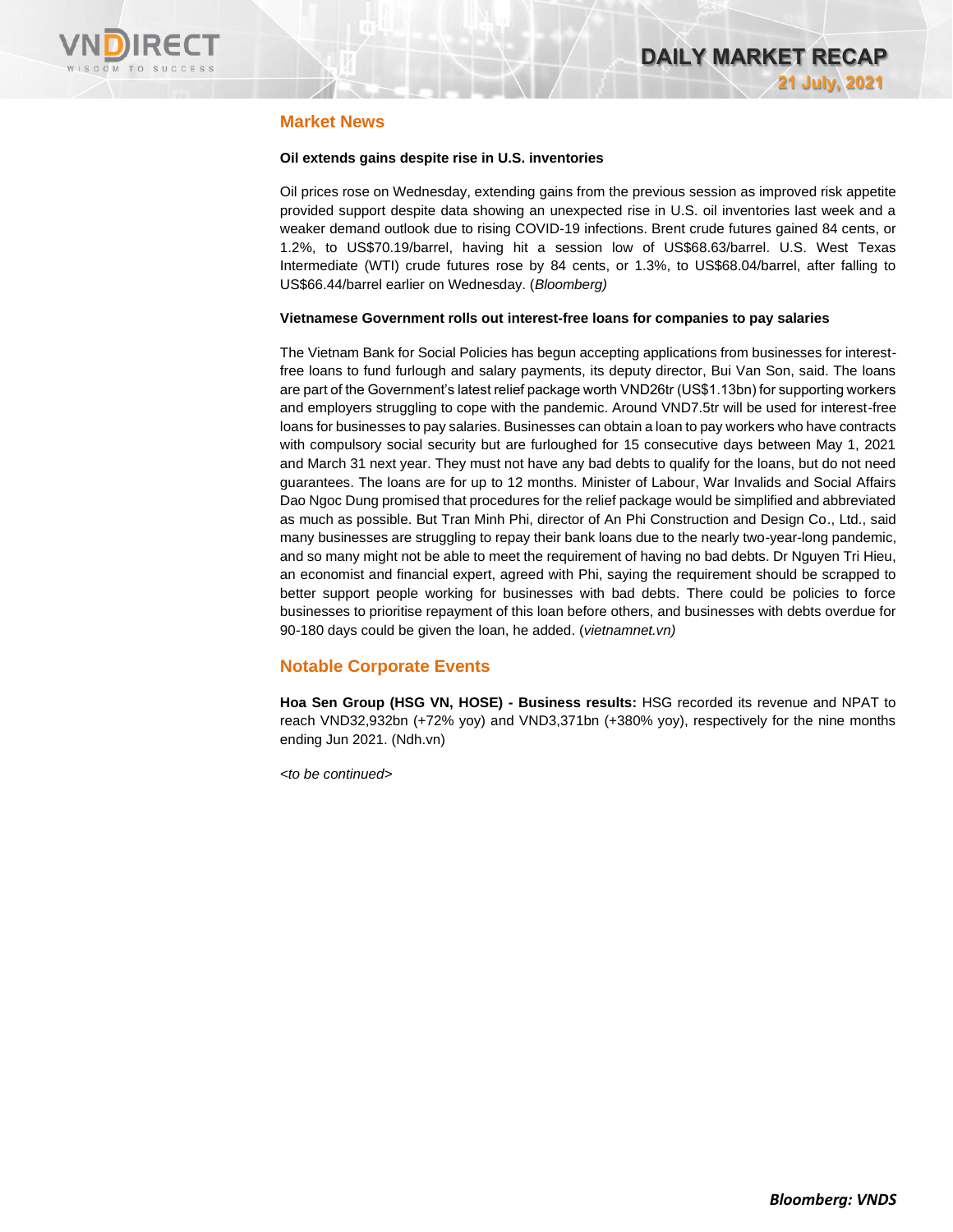# **COVERAGE SUMMARY**

|                 |                    | <b>Adjusted target</b> |                       |               |                       |                      |
|-----------------|--------------------|------------------------|-----------------------|---------------|-----------------------|----------------------|
| <b>Ticker</b>   | <b>Close price</b> | price                  | <b>Dividend yield</b> | <b>Upside</b> | <b>Recommendation</b> | <b>Latest report</b> |
|                 |                    |                        |                       |               |                       |                      |
| <b>ACB</b>      | 33,800             | 31,800                 | 0.0%                  | $-5.9%$       | <b>ADD</b>            | Link                 |
| <b>ACV</b>      | 73,000             | 87,500                 | 1.2%                  | 21.1%         | <b>ADD</b>            | Link                 |
| <b>CRE</b>      | 44,700             | 33,700                 | 2.2%                  | $-22.4%$      | <b>HOLD</b>           | Link                 |
| <b>CTG</b>      | 32,850             | 42,000                 | 1.5%                  | 29.4%         | <b>ADD</b>            | Link                 |
| <b>DBC</b>      | 51,000             | 64,000                 | 2.9%                  | 28.4%         | ADD                   | Link                 |
| <b>DPM</b>      | 21,650             | 24,100                 | 6.4%                  | 17.8%         | <b>ADD</b>            | Link                 |
| <b>DRC</b>      | 28,300             | 25,500                 | 3.5%                  | $-6.4%$       | <b>ADD</b>            | Link                 |
| <b>FPT</b>      | 86,600             | 101,700                | 2.3%                  | 19.7%         | <b>ADD</b>            | Link                 |
| GAS             | 87,400             | 97,300                 | 4.1%                  | 15.4%         | <b>ADD</b>            | Link                 |
| <b>GMD</b>      | 43,100             | 44,900                 | 3.9%                  | 8.1%          | <b>HOLD</b>           | Link                 |
| <b>HDG</b>      | 51,600             | 50,300                 | 2.2%                  | $-0.3%$       | ADD                   | Link                 |
| <b>HPG</b>      | 46,750             | 48,400                 | 1.0%                  | 4.5%          | <b>ADD</b>            | Link                 |
| <b>KBC</b>      | 32,450             | 57,500                 | 1.5%                  | 78.7%         | ADD                   | Link                 |
| <b>KDC</b>      | 61,000             | 65,000                 | 2.7%                  | 9.2%          | <b>ADD</b>            | Link                 |
| <b>KDH</b>      | 36,650             | 45,500                 | 1.4%                  | 25.5%         | ADD                   | Link                 |
| <b>LPB</b>      | 23,400             | 26,000                 | 0.0%                  | 11.1%         | <b>HOLD</b>           | Link                 |
| <b>MBB</b>      | 28,000             | 31,400                 | 0.0%                  | 12.1%         | ADD                   | Link                 |
| <b>MML</b>      | 72,800             | 60,500                 | 0.0%                  | $-16.9%$      | <b>ADD</b>            | Link                 |
| <b>MSH</b>      | 62,000             | 61,000                 | 5.6%                  | 4.0%          | ADD                   | Link                 |
| <b>MWG</b>      | 163,400            | 173,000                | 0.9%                  | 6.8%          | <b>ADD</b>            | Link                 |
| <b>NLG</b>      | 38,150             | 46,700                 | 1.2%                  | 23.6%         | ADD                   | Link                 |
| NT <sub>2</sub> | 18,350             | 28,400                 | 10.9%                 | 65.7%         | <b>ADD</b>            | Link                 |
| <b>NVL</b>      | 103,100            | 74,100                 | 0.0%                  | $-28.1%$      | <b>HOLD</b>           | Link                 |
| <b>PHP</b>      | 20,900             | 24,200                 | 2.7%                  | 18.5%         | ADD                   | Link                 |
| <b>PLC</b>      | 24,800             | 30,900                 | 8.1%                  | 32.7%         | ADD                   | Link                 |
| <b>PNJ</b>      | 91,200             | 119,200                | 2.0%                  | 32.7%         | ADD                   | Link                 |
| <b>POW</b>      | 10,250             | 13,300                 | 2.9%                  | 32.7%         | ADD                   | Link                 |
| <b>PPC</b>      | 23,100             | 27,400                 | 9.4%                  | 28.1%         | ADD                   | Link                 |
| <b>PVD</b>      | 17,500             | 26,600                 | 0.0%                  | 52.0%         | ADD                   | <b>Link</b>          |
| <b>PVS</b>      | 22,700             | 27,100                 | 3.1%                  | 22.5%         | <b>ADD</b>            | $Link$               |
| <b>PVT</b>      | 17,500             | 24,100                 | 2.9%                  | 40.6%         | ADD                   | Link                 |
| <b>SCS</b>      | 134,000            | 161,400                | 4.3%                  | 24.7%         | ADD                   | $Link$               |
| <b>STK</b>      | 38,800             | 41,000                 | 3.6%                  | 9.3%          | ADD                   | Link                 |
| <b>TCB</b>      | 50,300             | 40,400                 | 0.0%                  | $-19.7%$      | <b>ADD</b>            | Link                 |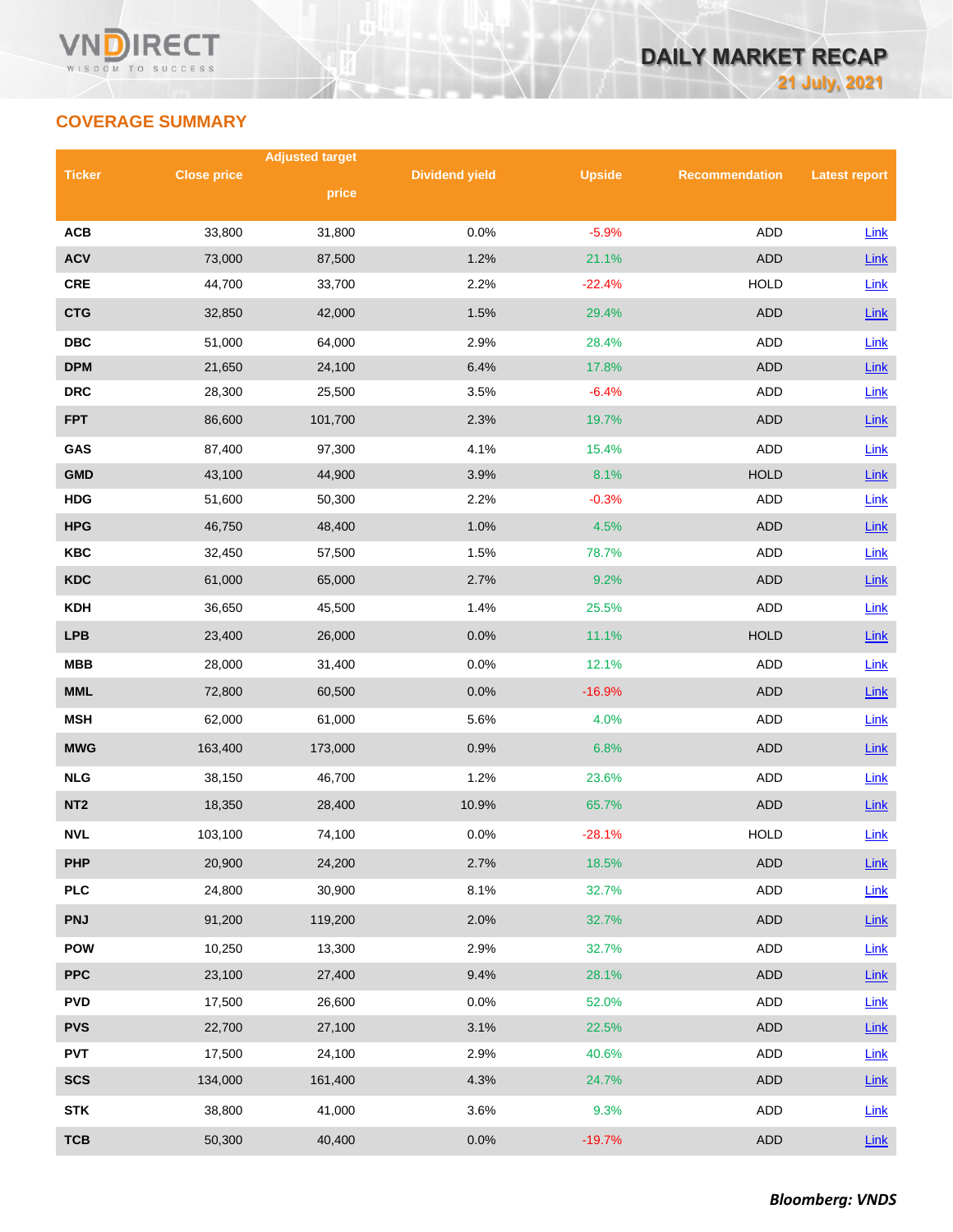

# **DAILY MARKET RECAP**

**21 July, 2021**

|               |                    | <b>Adjusted target</b> |                       |               |                       |                      |
|---------------|--------------------|------------------------|-----------------------|---------------|-----------------------|----------------------|
| <b>Ticker</b> | <b>Close price</b> | price                  | <b>Dividend yield</b> | <b>Upside</b> | <b>Recommendation</b> | <b>Latest report</b> |
|               |                    |                        |                       |               |                       |                      |
| <b>TCM</b>    | 83,700             | N/A                    | 1.2%                  | N/A           | N/A                   | Link                 |
| <b>VCB</b>    | 99,000             | 119,500                | 0.8%                  | 21.5%         | <b>ADD</b>            | $Link$               |
| <b>VHC</b>    | 38,400             | 50,000                 | 5.3%                  | 35.5%         | ADD                   | Link                 |
| <b>VHM</b>    | 108,000            | 134,300                | 0.0%                  | 24.4%         | <b>ADD</b>            | $Link$               |
| <b>VIB</b>    | 41,100             | 32,800                 | 0.0%                  | $-20.2%$      | <b>HOLD</b>           | Link                 |
| <b>VJC</b>    | 114,000            | 138,900                | 0.0%                  | 21.8%         | <b>ADD</b>            | $Link$               |
| <b>VNM</b>    | 85,300             | 110,000                | 4.5%                  | 33.4%         | ADD                   | Link                 |
| <b>VPB</b>    | 60,300             | 56,300                 | 0.0%                  | $-6.6%$       | <b>HOLD</b>           | $Link$               |
| <b>VRE</b>    | 27,400             | 38,000                 | 5.3%                  | 44.0%         | ADD                   | Link                 |
| <b>VTP</b>    | 83,400             | 85,200                 | 1.7%                  | 3.8%          | ADD                   | Link                 |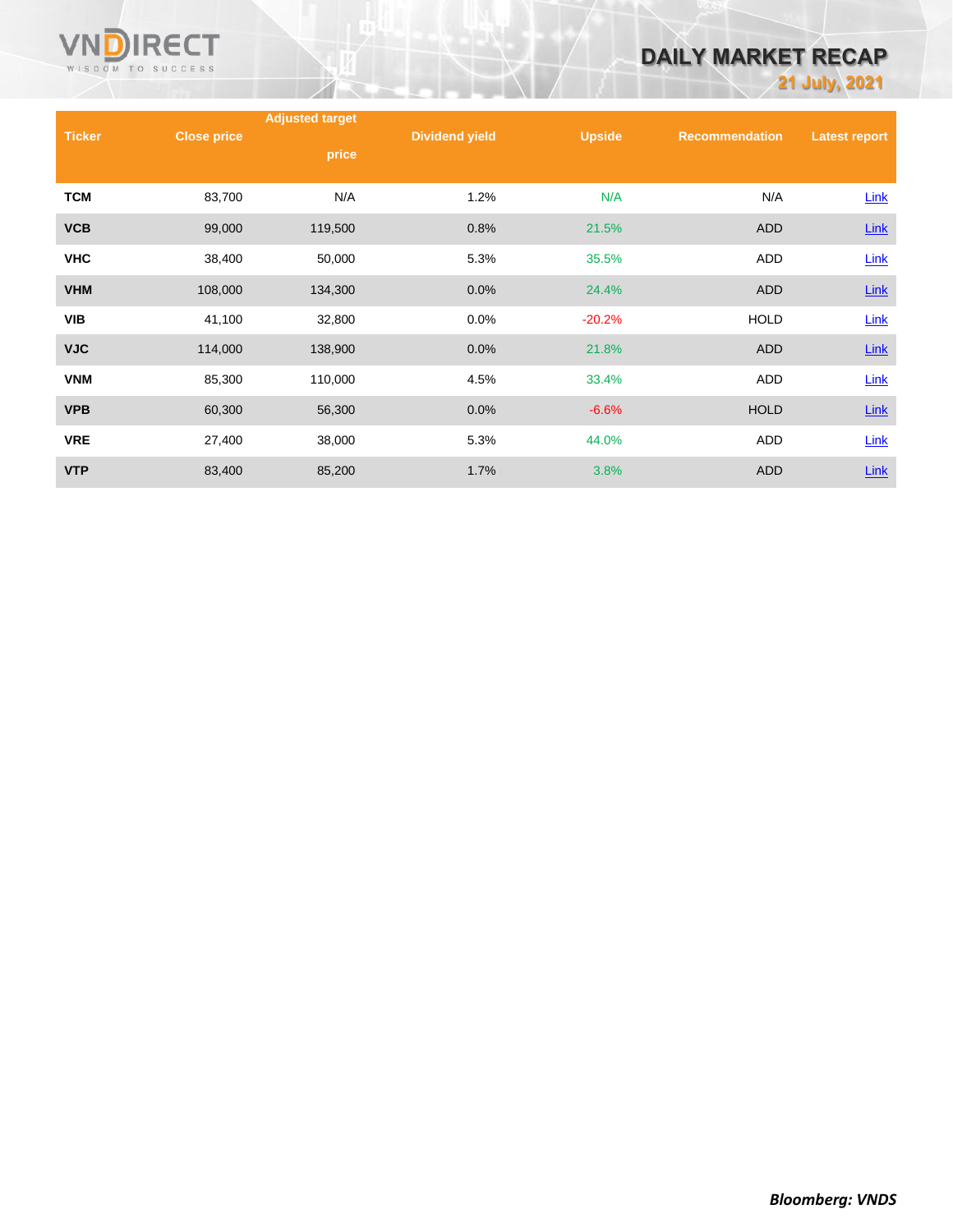### **MARKET MOVEMENTS**

WISDOM TO SUCCESS

RECT

|                    | <b>HOSE</b>  |       |      |         |              |  |  |  |  |  |  |
|--------------------|--------------|-------|------|---------|--------------|--|--|--|--|--|--|
| <b>Top gainers</b> |              |       |      |         | <b>VND</b>   |  |  |  |  |  |  |
| <b>Ticker</b>      | Last         | Chg   | %chg | Vol.    | <b>Index</b> |  |  |  |  |  |  |
|                    | <b>Price</b> |       |      |         | impact       |  |  |  |  |  |  |
| <b>DGW</b>         | 134,600      | 8,800 | 7.00 | 275,900 | 0.103        |  |  |  |  |  |  |
| <b>VPG</b>         | 43,750       | 2,850 | 6.97 | 667,900 | 0.030        |  |  |  |  |  |  |
| <b>MDG</b>         | 11,550       | 750   | 6.94 | 400     | 0.002        |  |  |  |  |  |  |
| <b>TPC</b>         | 9,410        | 610   | 6.93 | 200     | 0.004        |  |  |  |  |  |  |
| CCI                | 18,600       | 1,200 | 6.90 | 23,900  | 0.006        |  |  |  |  |  |  |

| <b>Top losers</b> |              |          |         |        | <b>VND</b>   |
|-------------------|--------------|----------|---------|--------|--------------|
| <b>Ticker</b>     | Last         | Chg      | %chg    | Vol.   | <b>Index</b> |
|                   | <b>Price</b> |          |         |        | impact       |
| <b>CIG</b>        | 5,860        | $-440$   | $-6.70$ | 11,900 | $-0.004$     |
| <b>COM</b>        | 40,000       | $-3,000$ | $-6.50$ | 100    | $-0.011$     |
| <b>SGT</b>        | 19,350       | $-1,450$ | $-7.00$ | 89,400 | $-0.029$     |
| <b>FDC</b>        | 10,800       | $-800$   | $-7.00$ | 1,100  | $-0.008$     |
| <b>DAT</b>        | 19,300       | $-1,350$ | $-6.20$ | 300    | $-0.017$     |

|               | <b>Top index movers</b> |       |      |          |              |  |  |  |  |
|---------------|-------------------------|-------|------|----------|--------------|--|--|--|--|
| <b>Ticker</b> | Last                    | Chg   | %chg | Vol.     | <b>Index</b> |  |  |  |  |
|               | <b>Price</b>            |       |      |          | impact       |  |  |  |  |
| <b>VHM</b>    | 108,000                 | 1,400 | 1.31 | 3.04MLN  | 1.270        |  |  |  |  |
| <b>VIC</b>    | 104,000                 | 1,000 | 0.97 | 2.77MLN  | 0.916        |  |  |  |  |
| <b>TCB</b>    | 50,300                  | 800   | 1.62 | 18.60MLN | 0.759        |  |  |  |  |
| <b>VRE</b>    | 27,400                  | 700   | 2.62 | 5.56MLN  | 0.441        |  |  |  |  |
| <b>SAB</b>    | 156,800                 | 1,800 | 1.16 | 110,500  | 0.313        |  |  |  |  |

|               | <b>Top index laggers</b> |          |         |          |              |  |  |  |  |
|---------------|--------------------------|----------|---------|----------|--------------|--|--|--|--|
| <b>Ticker</b> | Last                     | Chg      | %chg    | Vol.     | <b>Index</b> |  |  |  |  |
|               | <b>Price</b>             |          |         |          | impact       |  |  |  |  |
| <b>VCB</b>    | 99,000                   | $-1,200$ | $-1.20$ | 1.46MLN  | $-1.205$     |  |  |  |  |
| GAS           | 87,400                   | $-1,600$ | $-1.80$ | 569,200  | $-0.829$     |  |  |  |  |
| <b>HPG</b>    | 46,750                   | $-550$   | $-1.16$ | 21.34MLN | $-0.666$     |  |  |  |  |
| <b>GVR</b>    | 30,200                   | $-600$   | $-1.95$ | 2.46MLN  | $-0.650$     |  |  |  |  |
| <b>HDB</b>    | 32,200                   | $-1,200$ | $-3.59$ | 2.62MLN  | $-0.523$     |  |  |  |  |

|               | <b>VND</b><br><b>Top liquidity</b> |          |         |         |          | <b>Top liquidity</b> |              |        |         |         | <b>VND</b> |
|---------------|------------------------------------|----------|---------|---------|----------|----------------------|--------------|--------|---------|---------|------------|
| <b>Ticker</b> | Last                               | Chg      | $%$ chg | Val.    | Index    | Ticker               | Last         | Chg    | %chg    | Val.    | Index      |
|               | <b>Price</b>                       |          |         | (VNDbn) | impact   |                      | <b>Price</b> |        |         | (VNDbn) | impact     |
| <b>HPG</b>    | 46.750                             | -550     | $-1.16$ | 0.008   | $-0.666$ | <b>VND</b>           | 41.400       | 0      | 0.00    | 248     | 0.000      |
| <b>TCB</b>    | 50,300                             | 800      | 1.62    | 944     | 0.759    | <b>SHB</b>           | 26,700       | $-400$ | $-1.48$ | 207     | $-0.846$   |
| <b>HSG</b>    | 35,800                             | 400      | 1.13    | 553     | 0.053    | <b>PVS</b>           | 22,700       | $-100$ | $-0.44$ | 131     | $-0.033$   |
| SSI           | 51,500                             | $-1,200$ | $-2.28$ | 496     | $-0.214$ | <b>SHS</b>           | 39,400       | $-200$ | $-0.51$ | 131     | $-0.054$   |
| VPB           | 60,300                             | $-300$   | $-0.50$ | 474     | $-0.200$ | THD                  | 203,800      | 1,000  | 0.49    | 116     | 0.360      |

| <b>HOSE</b>        |              |       |      |            |                    |            | <b>HNX</b>   |       |       |            |              |
|--------------------|--------------|-------|------|------------|--------------------|------------|--------------|-------|-------|------------|--------------|
| <b>Top gainers</b> |              |       |      | <b>VND</b> | <b>Top gainers</b> |            |              |       |       | <b>VND</b> |              |
| Ticker             | Last         | Chg   | %chg | Vol.       | Index              | Ticker     | Last         | Chg   | %chg  | Vol.       | <b>Index</b> |
|                    | <b>Price</b> |       |      |            | impact             |            | <b>Price</b> |       |       |            | impact       |
| <b>DGW</b>         | 134,600      | 8,800 | 7.00 | 275,900    | 0.103              | X20        | 9.900        | 900   | 10.00 | 100        | 0.006        |
| <b>VPG</b>         | 43,750       | 2,850 | 6.97 | 667,900    | 0.030              | QHD        | 35,300       | 3,200 | 9.97  | 600        | 0.021        |
| MDG                | 11,550       | 750   | 6.94 | 400        | 0.002              | <b>KHS</b> | 22,200       | 2,000 | 9.90  | 11,900     | 0.013        |
| <b>TPC</b>         | 9,410        | 610   | 6.93 | 200        | 0.004              | <b>GDW</b> | 21,100       | 1,900 | 9.90  | 500        | 0.004        |
| CCI                | 18,600       | 1,200 | 6.90 | 23,900     | 0.006              | <b>KHG</b> | 23,500       | 2,100 | 9.81  | 828,200    | 0.151        |
|                    |              |       |      |            |                    |            |              |       |       |            |              |

| <b>Top losers</b> |              |          |         |        | VND      | <b>Top losers</b> |              |          |          |        | <b>VND</b>   |
|-------------------|--------------|----------|---------|--------|----------|-------------------|--------------|----------|----------|--------|--------------|
| Ticker            | Last         | Chg      | $%$ chg | Vol.   | Index    | Ticker            | Last         | Chg      | $%$ chg  | Vol.   | <b>Index</b> |
|                   | <b>Price</b> |          |         |        | impact   |                   | <b>Price</b> |          |          |        | impact       |
| CIG               | 5,860        | -440     | $-6.70$ | 11,900 | $-0.004$ | <b>BTW</b>        | 32.400       | $-3,600$ | $-10.00$ | 2.100  | $-0.007$     |
| COM               | 40,000       | $-3,000$ | $-6.50$ | 100    | $-0.011$ | <b>HHC</b>        | 76,500       | $-8,400$ | $-9.89$  | 600    | $-0.104$     |
| SGT               | 19,350       | $-1.450$ | $-7.00$ | 89.400 | $-0.029$ | CET               | 5.600        | $-600$   | $-9.68$  | 14.400 | $-0.003$     |
| <b>FDC</b>        | 10.800       | $-800$   | $-7.00$ | 1,100  | $-0.008$ | VE <sub>3</sub>   | 8.000        | $-800$   | $-9.09$  | 600    | $-0.001$     |
| DAT               | 19,300       | $-1,350$ | $-6.20$ | 300    | $-0.017$ | PJC.              | 19.400       | $-1,900$ | $-8.92$  | 100    | $-0.010$     |

|            | <b>Top index movers</b> | <b>VND</b> | Top index movers |          |                 |            |                      |       |         |         |                        |
|------------|-------------------------|------------|------------------|----------|-----------------|------------|----------------------|-------|---------|---------|------------------------|
| Ticker     | Last<br><b>Price</b>    | Chg        | $%$ chg          | Vol.     | Index<br>impact | Ticker     | Last<br><b>Price</b> | Chg   | $%$ chg | Vol.    | <b>Index</b><br>impact |
| <b>VHM</b> | 108.000                 | 1.400      | 1.31             | 3.04MLN  | 1.270           | THD        | 203.800              | 1.000 | 0.49    | 571.300 | 0.360                  |
| <b>VIC</b> | 104,000                 | 1,000      | 0.97             | 2.77MLN  | 0.916           | <b>DXS</b> | 29,300               | 1,300 | 4.64    | 1.01MLN | 0.287                  |
| TCB        | 50,300                  | 800        | l.62             | 18.60MLN | 0.759           | <b>KHG</b> | 23,500               | 2,100 | 9.81    | 828,200 | 0.151                  |
| <b>VRE</b> | 27,400                  | 700        | 2.62             | 5.56MLN  | 0.441           | <b>DNP</b> | 21,000               | 1,500 | 7.69    | 11.300  | 0.124                  |
| SAB        | 156,800                 | .800       | 1.16             | 110,500  | 0.313           | L14        | 74,000               | 4,000 | 5.71    | 140.700 | 0.103                  |

|            | <b>VND</b><br>Top index laggers |          |         |                  |                        |            | Top index laggers    |          |         |         |                        |  |
|------------|---------------------------------|----------|---------|------------------|------------------------|------------|----------------------|----------|---------|---------|------------------------|--|
| Ticker     | Last<br><b>Price</b>            | Chg      | $%$ chg | Vol.             | <b>Index</b><br>impact | Ticker     | Last<br><b>Price</b> | Chg      | %chg    | Vol.    | <b>Index</b><br>impact |  |
| VCB        | 99,000                          | $-1.200$ | $-1.20$ | .46MLN           | $-1.205$               | <b>SHB</b> | 26.700               | $-400$   | $-1.48$ | .66MLN  | $-0.846$               |  |
| GAS        | 87,400                          | $-1.600$ | $-1.80$ | 569,200          | $-0.829$               | <b>BAB</b> | 21,800               | $-200$   | $-0.91$ | 90.100  | $-0.175$               |  |
| HPG        | 46.750                          | $-550$   |         | $-1.16$ 21.34MLN | $-0.666$               | <b>HHC</b> | 76,500               | $-8.400$ | $-9.89$ | 600     | $-0.104$               |  |
| <b>GVR</b> | 30,200                          | $-600$   | $-1.95$ | 2.46MLN          | $-0.650$               | <b>HUT</b> | 7,300                | $-200$   | $-2.67$ | 683.500 | $-0.070$               |  |
| HDB        | 32,200                          | $-1,200$ | $-3.59$ | 2.62MLN          | $-0.523$               | <b>NVB</b> | 17,200               | $-100$   | $-0.58$ | 2.01MLN | $-0.056$               |  |

| <b>Top liquidity</b> |              |        |         |         | <b>VND</b>   |
|----------------------|--------------|--------|---------|---------|--------------|
| <b>Ticker</b>        | Last         | Chg    | %chg    | Val.    | <b>Index</b> |
|                      | <b>Price</b> |        |         | (VNDbn) | impact       |
| VND                  | 41,400       | 0      | 0.00    | 248     | 0.000        |
| <b>SHB</b>           | 26,700       | $-400$ | $-1.48$ | 207     | $-0.846$     |
| <b>PVS</b>           | 22,700       | $-100$ | $-0.44$ | 131     | $-0.033$     |
| <b>SHS</b>           | 39,400       | $-200$ | $-0.51$ | 131     | $-0.054$     |
| <b>THD</b>           | 203,800      | 1,000  | 0.49    | 116     | 0.360        |

*Source: Bloomberg*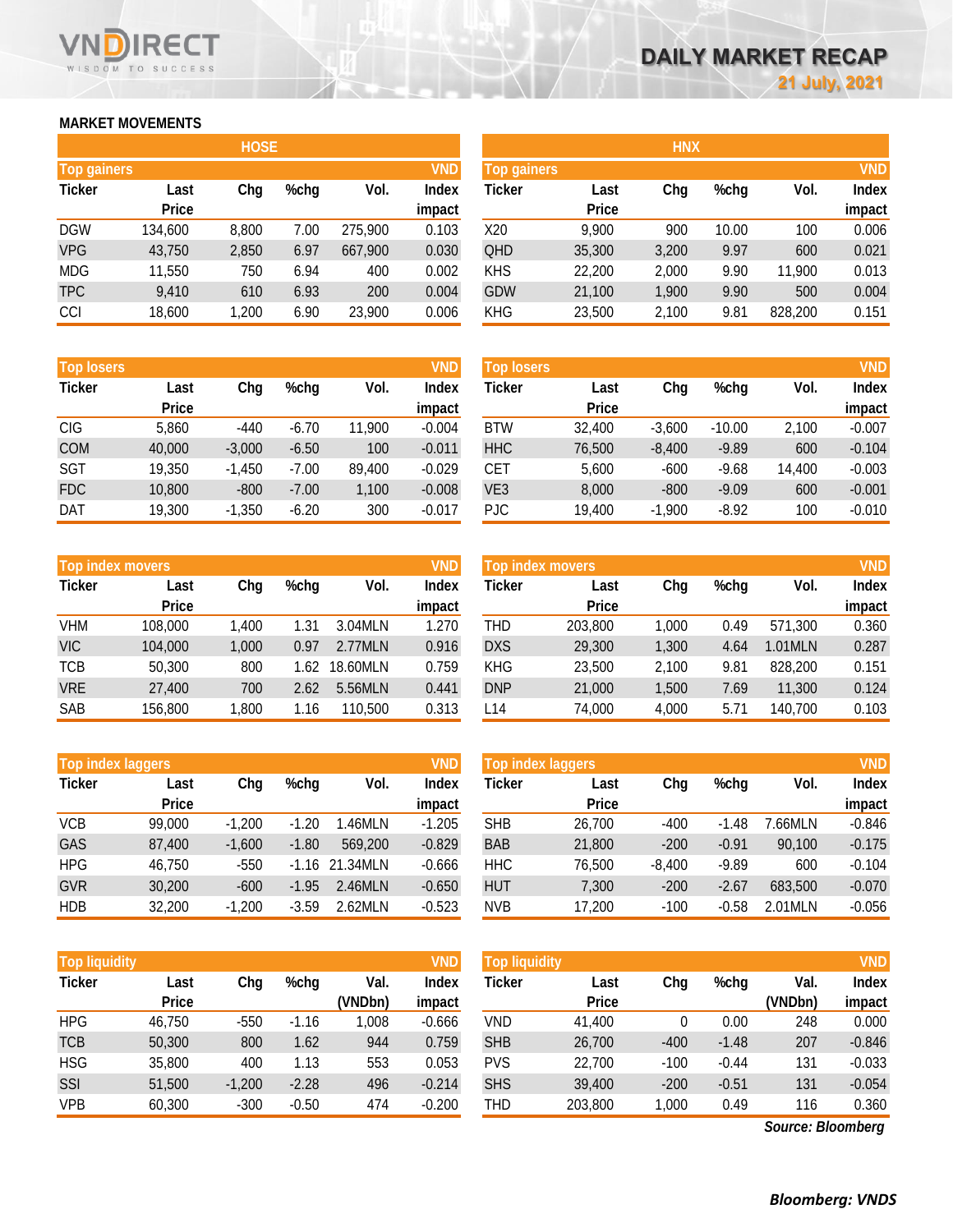

# **FOREIGN ACTIVITIES**

| <b>Volume (Mn'shs)</b> | <b>HOSE</b> | <b>HNX</b> | <b>Value (VND'bn)</b> | <b>HOSE</b> | <b>HNX</b> |
|------------------------|-------------|------------|-----------------------|-------------|------------|
| <b>BUY</b>             | 24.4        | 0.6        | <b>BUY</b>            | 1,402.4     | 19.5       |
| % of market            | 5.5%        | $1.0\%$    | % of market           | 9.0%        | 1.4%       |
| <b>SELL</b>            | 46.2        | 0.4        | <b>SELL</b>           | 2,836.3     | 9.8        |
| % of market            | 10.5%       | $0.6\%$    | % of market           | 18.2%       | 0.7%       |
| <b>NET BUY (SELL)</b>  | (21.8)      | 0.3        | <b>NET BUY (SELL)</b> | (1,433.9)   | 9.7        |

*Source: HSX, HNX*

# **Foreign net buy/sell (30 days) in VND'bn**



HOSE HNX

| <b>Volume (MIn'shs)</b> | <b>HOSE</b> | <b>HNX</b> | <b>Value (VND'bn)</b> | <b>HOSE</b> | <b>HNX</b> |
|-------------------------|-------------|------------|-----------------------|-------------|------------|
| <b>BUY</b>              | 4,401.1     | 165.8      | <b>BUY</b>            | 205,453.9   | 4,375.1    |
| % of market             | 4.8%        | $0.8\%$    | % of market           | 8.0%        | 2.6%       |
| <b>SELL</b>             | 5,265.2     | 225.8      | <b>SELL</b>           | 236,521.4   | 5,175.7    |
| % of market             | 5.7%        | $1.1\%$    | % of market           | 9.2%        | $3.0\%$    |
| <b>NET BUY (SELL)</b>   | (864.0)     | (60.0)     | <b>NET BUY (SELL)</b> | (31,067.4)  | (800.6)    |

*Source: HSX, HNX*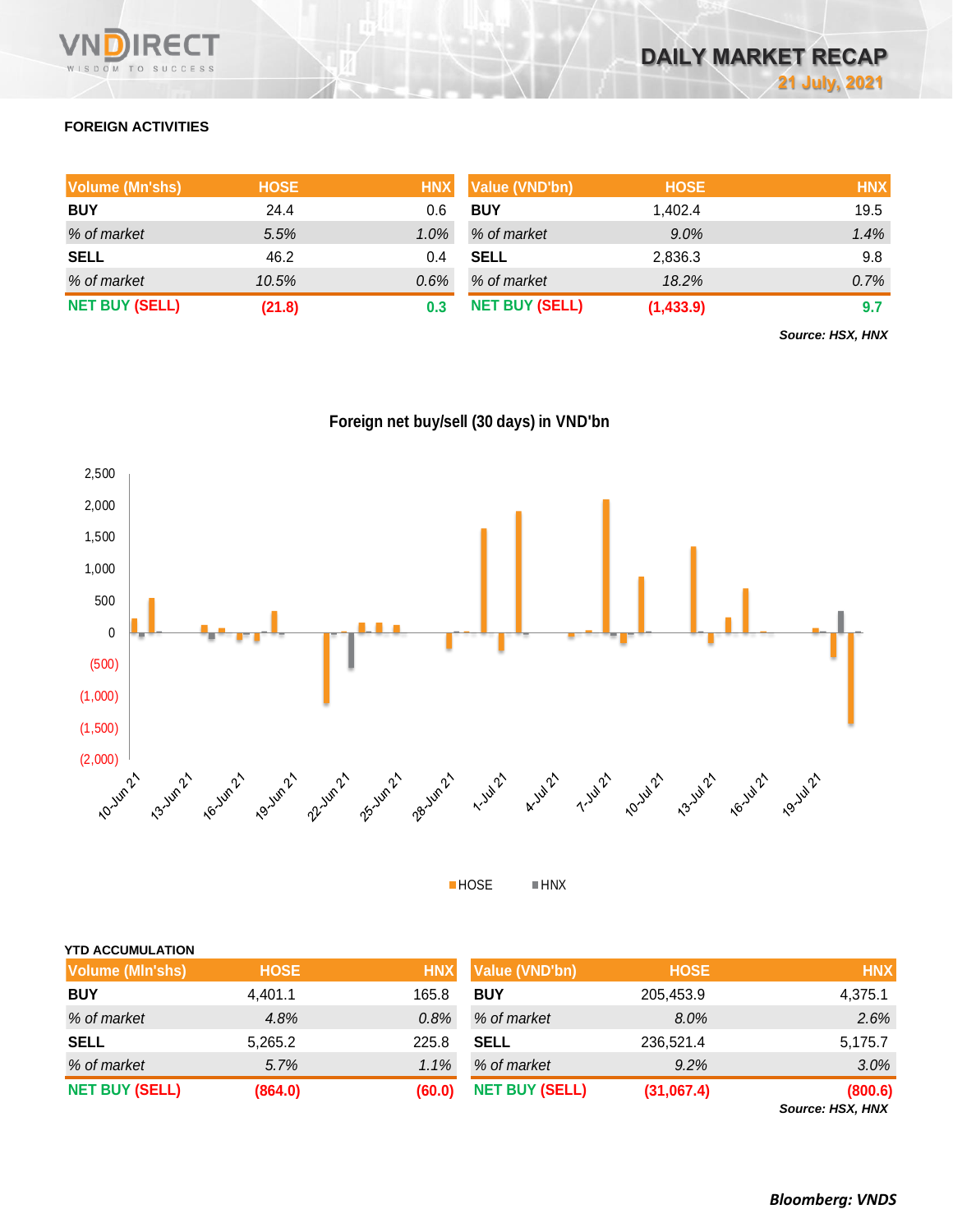### **FOREIGN ACTIVITIES**

WISDOM TO SUCCESS

RECT

|               |                               | <b>HOSE</b> |         |       |                        | <b>HNX</b>    |                               |        |         |       |                 |  |
|---------------|-------------------------------|-------------|---------|-------|------------------------|---------------|-------------------------------|--------|---------|-------|-----------------|--|
|               | Top buy by foreigners (value) |             |         |       | <b>VND'bn</b>          |               | Top buy by foreigners (value) |        |         |       | <b>VND'bn</b>   |  |
| <b>Ticker</b> | <b>Last Price</b>             | Chg         | %chg    | Value | <b>Index</b><br>impact | <b>Ticker</b> | <b>Last Price</b>             | Chg    | %chg    | Value | Index<br>impact |  |
| <b>NVL</b>    | 103,100                       | $-400$      | $-0.39$ | 196.5 | $-0.159$               | <b>DXS</b>    | 29,300                        | 1,300  | 4.64    | 8.5   | 0.000           |  |
| <b>HPG</b>    | 46,750                        | $-550$      | $-1.16$ | 146.2 | $-0.666$               | <b>VND</b>    | 41,400                        | 0      | 0.00    | 5.0   | 0.000           |  |
| <b>MWG</b>    | 163,400                       | $-1,200$    | $-0.73$ | 114.2 | $-0.154$               | THD           | 203,800                       | 1,000  | 0.49    | 2.6   | 0.000           |  |
| <b>VIC</b>    | 104,000                       | 1,000       | 0.97    | 100.6 | 0.916                  | <b>VNR</b>    | 21,000                        | $-100$ | $-0.47$ | 0.5   | 0.000           |  |
| <b>VCB</b>    | 99,000                        | $-1,200$    | $-1.20$ | 95.1  | $-1.205$               | <b>VCS</b>    | 115,300                       | 1,900  | 1.68    | 0.5   | 0.000           |  |

|               | <b>HNX</b>                    |          |         |       |               |  |  |  |  |  |  |  |  |
|---------------|-------------------------------|----------|---------|-------|---------------|--|--|--|--|--|--|--|--|
|               | Top buy by foreigners (value) |          |         |       | <b>VND'bn</b> |  |  |  |  |  |  |  |  |
| <b>Ticker</b> | <b>Last Price</b>             | Chg      | %chg    | Value | <b>Index</b>  |  |  |  |  |  |  |  |  |
|               |                               |          |         |       | impact        |  |  |  |  |  |  |  |  |
| <b>DXS</b>    | 29,300                        | 1,300    | 4.64    | 8.5   | 0.000         |  |  |  |  |  |  |  |  |
| <b>VND</b>    | 41,400                        | $\theta$ | 0.00    | 5.0   | 0.000         |  |  |  |  |  |  |  |  |
| <b>THD</b>    | 203,800                       | 1,000    | 0.49    | 2.6   | 0.000         |  |  |  |  |  |  |  |  |
| <b>VNR</b>    | 21,000                        | $-100$   | $-0.47$ | 0.5   | 0.000         |  |  |  |  |  |  |  |  |
| <b>VCS</b>    | 115,300                       | 1,900    | 1.68    | 0.5   | 0.000         |  |  |  |  |  |  |  |  |

|               | Top sell by foreigners (value)   |          |         |        | <b>VND'bn</b> | Top sell by foreigners (value) | <b>VND'bn</b> |        |         |              |        |
|---------------|----------------------------------|----------|---------|--------|---------------|--------------------------------|---------------|--------|---------|--------------|--------|
| <b>Ticker</b> | <b>Last Price</b><br>Chg<br>%chg |          | Value   | Index  | <b>Ticker</b> | <b>Last Price</b>              | Chg           | %chg   | Value   | <b>Index</b> |        |
|               |                                  |          |         |        | impact        |                                |               |        |         |              | impact |
| <b>VIC</b>    | 104,000                          | 1,000    | 0.97    | .352.2 | 0.916         | VND                            | 41,400        | 0      | 0.00    | 4.0          | 0.000  |
| <b>NVL</b>    | 103,100                          | $-400$   | $-0.39$ | 190.7  | $-0.159$      | <b>BVS</b>                     | 26,500        | $-400$ | $-1.49$ | 1.4          | 0.000  |
| <b>MSB</b>    | 27,900                           | $-100$   | $-0.36$ | 138.4  | $-0.032$      | DXS                            | 29,300        | ,300   | 4.64    | 0.9          | 0.000  |
| <b>HPG</b>    | 46,750                           | $-550$   | $-1.16$ | 114.5  | $-0.666$      | <b>NBC</b>                     | 11,600        | $-700$ | $-5.69$ | 0.9          | 0.000  |
| <b>MWG</b>    | 163,400                          | $-1,200$ | $-0.73$ | 114.2  | $-0.154$      | VCS                            | 115,300       | 1,900  | 68،     | 0.7          | 0.000  |

|               | Top net buy by foreigners (value) |          |         |       | <b>VND'bn</b>   | Top net buy by foreigners (value) |                   |        |         |       |                 |
|---------------|-----------------------------------|----------|---------|-------|-----------------|-----------------------------------|-------------------|--------|---------|-------|-----------------|
| <b>Ticker</b> | <b>Last Price</b>                 | Chg      | %chg    | Value | Index<br>impact | <b>Ticker</b>                     | <b>Last Price</b> | Chg    | %chg    | Value | Index<br>impact |
| <b>VHM</b>    | 108,000                           | 1,400    | 1.31    | 76.7  | 1.270           | <b>DXS</b>                        | 29,300            | ,300   | 4.64    | 7.6   | 0.000           |
| <b>VRE</b>    | 27,400                            | 700      | 2.62    | 58.0  | 0.441           | THD                               | 203,800           | 1,000  | 0.49    | 2.6   | 0.000           |
| <b>HSG</b>    | 35,800                            | 400      | 1.13    | 32.3  | 0.053           | VND                               | 41,400            | 0      | 0.00    | 1.0   | 0.000           |
| <b>HPG</b>    | 46,750                            | $-550$   | $-1.16$ | 31.7  | $-0.666$        | <b>VNR</b>                        | 21,000            | $-100$ | $-0.47$ | 0.5   | 0.000           |
| <b>VCB</b>    | 99,000                            | $-1,200$ | $-1.20$ | 24.2  | $-1.205$        | <b>BAX</b>                        | 67,500            | 800    | .20     | 0.4   | 0.000           |

|               | <b>VND'bn</b><br>Top net sell by foreigners (value) |          |         |            |                 |            | Top net sell by foreigners (value) |        |         |         |                 |  |
|---------------|-----------------------------------------------------|----------|---------|------------|-----------------|------------|------------------------------------|--------|---------|---------|-----------------|--|
| <b>Ticker</b> | <b>Last Price</b>                                   | Chg      | %chg    | Value      | Index<br>impact | Ticker     | <b>Last Price</b>                  | Chg    | %chg    | Value   | Index<br>impact |  |
| <b>VIC</b>    | 104,000                                             | 1,000    | 0.97    | $-1,251.7$ | 0.916           | <b>BVS</b> | 26,500                             | $-400$ | $-1.49$ | $-1.39$ | 0.000           |  |
| <b>MSB</b>    | 27,900                                              | $-100$   | $-0.36$ | $-136.7$   | $-0.032$        | <b>NBC</b> | 11,600                             | $-700$ | $-5.69$ | $-0.84$ | 0.000           |  |
| <b>CTG</b>    | 32,850                                              | $-400$   | $-1.20$ | $-73.9$    | $-0.403$        | <b>DXP</b> | 13,400                             | $-200$ | $-1.47$ | $-0.32$ | 0.000           |  |
| <b>HDB</b>    | 32,200                                              | $-1,200$ | $-3.59$ | $-45.6$    | $-0.523$        | <b>VCS</b> | 115,300                            | 1,900  | 1.68    | $-0.27$ | 0.000           |  |
| <b>STB</b>    | 27,850                                              | $-250$   | $-0.89$ | $-34.2$    | $-0.128$        | <b>SHB</b> | 26,700                             | $-400$ | $-1.48$ | $-0.24$ | 0.000           |  |

*21-Jul-21*

*Source: Bloomberg, HOSE, HNX*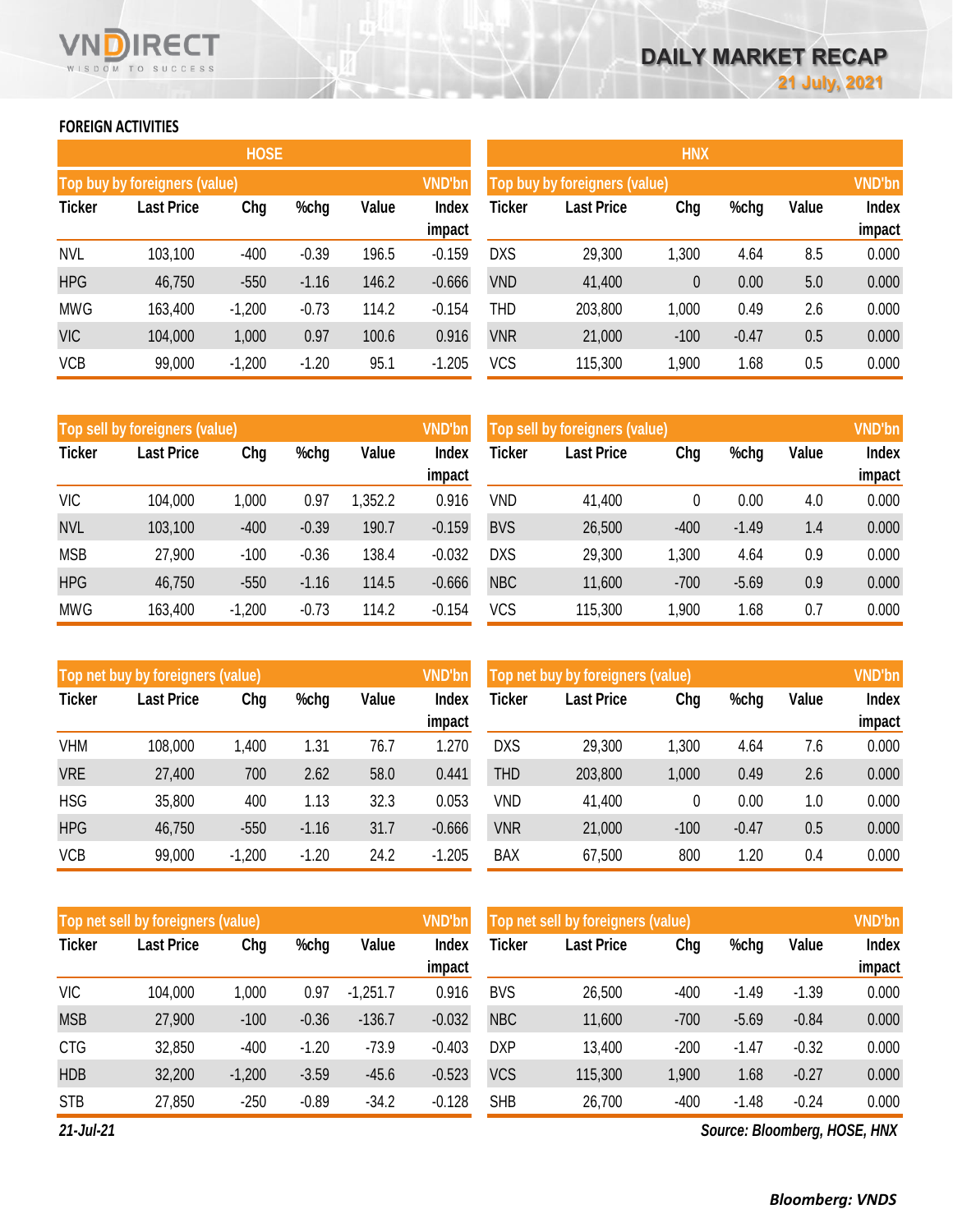### **TOP 60 MARKET CAP STOCKS SNAPSHOT ON HOSE**

T.

WISDOM TO SUCCESS

| No. Ticker | <b>Price</b> |         | Price change (%) |         |                |                |       |      | Mkt. Cap Outs. Vol. Float ratio Avail. Fll Ave. daily vol. | P/E       | P/B          | <b>ROE</b> | <b>ROA</b> |
|------------|--------------|---------|------------------|---------|----------------|----------------|-------|------|------------------------------------------------------------|-----------|--------------|------------|------------|
|            | <b>VND</b>   | 1M      | 3M               | 6M      | <b>US\$mln</b> | <b>Min'shs</b> | $\%$  |      | % (30 days-shs)                                            | $\pmb{X}$ | $\pmb{\chi}$ | $\%$       | %          |
| 1 VCB VM   | 99,000       | $-7.1$  | $-3.9$           | $-3.9$  | 15,948         | 3,709          | 25.2  | 6.4  | 2,056,230                                                  | 17.3      | 3.6          | 22.8       | 1.7        |
| 2 VHM VM   | 108,000      | $-3.6$  | $-0.6$           | 9.1     | 15,430         | 3,290          | 23.4  | 25.8 | 4,334,994                                                  | 13.7      | 3.9          | 33.6       | 12.6       |
| 3 VIC VM   | 104,000      | $-11.4$ | $-27.3$          | $-1.0$  | 15,279         | 3,382          | 25.0  | 20.9 | 2,081,460                                                  | 47.8      | 4.4          | 9.0        | 1.7        |
| 4 HPG VM   | 46,750       | $-8.7$  |                  | 42.8    | 9,082          | 4,473          | 54.0  | 22.3 |                                                            | 11.5      | 3.2          | 31.3       | 14.7       |
| 5 VNM VM   |              |         | 10.3             |         |                |                |       |      | 31,471,240                                                 |           |              |            |            |
|            | 85,300       | $-5.8$  | $-14.1$          | $-22.7$ | 7,743          | 2,090          | 35.2  | 44.9 | 3,388,993                                                  | 18.2      | 5.7          | 31.9       | 22.5       |
| 6 TCB VM   | 50,300       | $-0.2$  | 22.2             | 39.0    | 7,657          | 3,505          | 78.8  | 0.0  | 23,352,800                                                 | 10.9      | 2.1          | 21.5       | 3.6        |
| 7 GAS VM   | 87,400       | $-6.0$  | $-0.7$           | $-0.1$  | 7,265          | 1,914          | 4.2   | 46.2 | 1,037,180                                                  | 22.2      | 3.3          | 14.9       | 11.3       |
| 8 BID VM   | 40,700       | $-9.6$  | $-5.8$           | $-12.5$ | 7,110          | 4,022          | 19.0  | 13.3 | 3,646,450                                                  | 19.9      | 2.1          | 10.6       | 0.5        |
| 9 CTG VM   | 32,850       | $-15.7$ | 1.0              | 14.6    | 6,857          | 4,806          | 35.5  | 5.4  | 21,992,250                                                 | 8.9       | 1.7          | 20.9       | 1.4        |
| 10 NVL VM  | 103,100      | $-5.4$  | 28.9             | 84.3    | 6,599          | 1,474          | 30.4  | 29.1 | 3,112,947                                                  | 33.4      | 4.8          | 15.3       | 3.4        |
| 11 VPB VM  | 60,300       | $-9.3$  | 21.8             | 66.6    | 6,429          | 2,455          | 70.0  | 0.0  | 23,485,020                                                 | 11.9      | 2.6          | 22.5       | 2.7        |
| 12 MSN VM  | 122,000      | 12.2    | 15.6             | 33.3    | 6,255          | 1,181          | 66.9  | 66.7 | 1,530,603                                                  | 95.2      | 8.9          | 5.1        | 1.4        |
| 13 GVR VM  | 30,200       | $-12.5$ | 19.8             | $-5.2$  | 5,247          | 4,000          | 100.0 | 12.3 | 5,792,117                                                  | 27.7      | 2.5          | 9.2        | 5.6        |
| 14 MBB VM  | 28,000       | $-7.0$  | 23.9             | 46.5    | 4,595          | 3,778          | 65.8  | 1.5  | 29,449,400                                                 | 10.5      | 2.1          | 21.6       | 2.2        |
| 15 SAB VM  | 156,800      | $-7.8$  | $-7.8$           | $-19.2$ | 4,367          | 641            | 10.4  | 37.1 | 167,307                                                    | 20.7      | 5.1          | 26.7       | 19.3       |
| 16 ACB VM  | 33,800       | $-2.7$  | 25.7             | 45.9    | 3,967          | 2,702          | 79.9  | 0.0  | 10,139,300                                                 | 10.6      | 2.4          | 25.6       | 2.1        |
| 17 FPT VM  | 86,600       | 1.2     | 20.1             | 51.8    | 3,413          | 907            | 77.7  | 0.0  | 2,710,677                                                  | 21.1      | 4.7          | 23.6       | 9.4        |
| 18 MWG VM  | 163,400      | 12.1    | 14.7             | 30.7    | 3,373          | 475            | 64.5  | 0.0  | 940,780                                                    | 18.1      | 4.5          | 27.2       | 9.5        |
| 19 VIB VM  | 41,100       | $-18.5$ | 6.6              | 68.7    | 2,773          | 1,553          | 68.3  | 0.1  | 1,899,413                                                  | 12.2      | 3.3          | 31.1       | 2.3        |
| 20 VRE VM  | 27,400       | $-13.8$ | $-20.8$          | $-25.1$ | 2,704          | 2,272          | 31.2  | 18.4 | 4,619,184                                                  | 23.3      | 2.1          | 9.3        | 7.0        |
| 21 PLX VM  | 50,000       | $-14.7$ | $-5.5$           | $-8.9$  | 2,701          | 1,244          | 6.6   | 2.6  | 2,811,753                                                  | 17.2      | 2.7          | 16.8       | 5.9        |
| 22 VJC VM  | 114,000      | 0.0     | $-13.0$          | $-13.0$ | 2,682          | 542            | 51.0  | 11.7 | 636,823                                                    | 50.5      | 4.1          | 8.3        | 2.5        |
| 23 HDB VM  | 32,200       | $-4.3$  | 18.4             | 24.8    | 2,229          | 1,594          | 69.7  | 3.5  | 4,287,794                                                  | 10.4      | 2.1          | 22.3       | 1.8        |
| 24 STB VM  | 27,850       | $-6.7$  | 23.8             | 39.3    | 2,182          | 1,804          | 96.4  | 15.7 | 29,779,970                                                 | 18.6      | 1.7          | 9.4        | 0.6        |
| 25 SSB VM  | 39,000       | $-2.5$  | 41.8             | N/A     | 2,047          | 1,209          | 100.0 | 0.0  | 2,322,883                                                  | 27.1      | 3.3          | 12.6       | 1.0        |
| 26 PDR VM  | 88,400       | $-2.3$  | 24.4             | 103.4   | 1,869          | 487            | 37.4  | 45.0 | 4,425,520                                                  | 30.5      | 7.7          | 29.7       | 8.7        |
| 27 BCM VM  | 39,200       | $-28.1$ | $-31.1$          | $-26.0$ | 1,762          | 1,035          | 100.0 | 47.0 | 37,050                                                     | 19.1      | 2.5          | 13.7       | 4.7        |
| 28 BVH VM  | 49,500       | $-17.1$ | $-17.5$          | $-24.7$ | 1,596          | 742            | 31.9  | 22.1 | 1,383,407                                                  | 19.4      | 1.8          | 9.5        | 1.4        |
| 29 TPB VM  | 33,100       | $-6.1$  | 19.1             | 16.1    | 1,541          | 1,072          | 56.0  | 0.0  | 4,868,000                                                  | 8.7       | 1.9          | 24.1       | 2.0        |
| 30 HVN VM  | 25,000       | $-9.7$  | $-19.9$          | $-15.1$ | 1,540          | 1,418          | 3.9   | 20.8 | 773,477                                                    | N/A       | 24.6         | $-155.4$   | $-20.1$    |
| 31 SSI VM  | 51,500       | 5.1     | 51.0             | 49.1    | 1,465          | 655            | 85.7  | 51.4 | 14,512,680                                                 | 18.6      | 2.9          | 16.2       | 5.1        |
| 32 MSB VM  | 27,900       | 0.4     | 24.6             | 54.5    | 1,424          | 1,175          | 99.7  | 0.0  | 10,173,320                                                 | 11.4      | 1.8          | N/A        | N/A        |
| 33 EIB VM  | 25,750       | $-12.6$ | $-5.0$           | 28.8    | 1,375          | 1,229          | 94.0  | 0.2  | 595,737                                                    | 36.1      | 1.9          | 5.3        |            |
| 34 OCB VM  | 27,800       | $-5.3$  | 17.3             | N/A     | 1,323          | 1,096          | 77.4  | 0.0  |                                                            | N/A       | 1.7          | N/A        | 0.6<br>N/A |
|            |              |         |                  |         |                |                |       |      | 4,530,437                                                  |           |              |            |            |
| 35 LPB VM  | 23,400       | $-9.0$  | 32.0             | 84.6    | 1,223          | 1,204          | 84.5  | 1.7  | 10,786,350                                                 | 10.5      | 1.9          | 16.0       | 1.0        |
| 36 POW VM  | 10,250       | $-18.0$ | $-21.2$          | $-28.6$ | 1,043          | 2,342          | 87.9  | 46.0 | 10,086,910                                                 | 9.9       | 0.8          | 8.6        | 4.2        |
| 37 KDH VM  | 36,650       | $-1.9$  | 18.1             | 22.2    | 992            | 623            | 83.4  | 15.9 | 2,710,077                                                  | 18.8      | 2.7          | 14.9       | 8.9        |
| 38 VCG VM  | 44,600       | 0.2     | 1.5              | 3.4     | 933            | 481            | 42.2  | 47.8 | 379,676                                                    | 11.2      | 2.9          | 27.7       | 9.6        |
| 39 PNJ VM  | 91,200       | $-7.0$  | $-3.4$           | 10.7    | 901            | 227            | 80.9  | 0.0  | 612,207                                                    | 18.3      | 3.6          | 21.0       | 14.2       |
| 40 HSG VM  | 35,800       | $-15.2$ | 24.8             | 50.0    | 760            | 489            | 68.4  | 39.0 | 11,932,280                                                 | 7.3       | 2.2          | 35.0       | 12.5       |
| 41 GEX VM  | 21,200       | $-6.0$  | 3.9              | 16.6    | 719            | 781            | 50.6  | 37.3 | 6,272,194                                                  | 12.6      | 1.8          | 14.8       | 3.8        |
| 42 VCI VM  | 49,000       | $-7.9$  | 54.8             | 60.1    | 709            | 333            | 75.7  | 79.0 | 4,198,224                                                  | 11.2      | 3.3          | 22.1       | 11.4       |
| 43 REE VM  | 52,200       | $-10.3$ | 0.4              | $-2.6$  | 701            | 309            | 55.0  | 0.0  | 663,730                                                    | 9.0       | 1.4          | 16.3       | 8.8        |
| 44 KBC VM  | 32,450       | $-14.0$ | $-13.0$          | $-18.5$ | 662            | 470            | 64.9  | 29.5 | 10,670,970                                                 | 19.8      | 1.5          | 7.8        | 3.5        |
| 45 HCM VM  | 46,100       | 5.3     | 44.1             | 46.3    | 611            | 305            | 39.5  | 1.0  | 6,490,997                                                  | 15.9      | 2.9          | 19.4       | 7.9        |
| 46 DGC VM  | 82,000       | 0.9     | 34.9             | 77.9    | 609            | 171            | 62.1  | 43.0 | 1,179,810                                                  | 14.0      | 3.1          | 24.7       | 18.0       |
| 47 KDC VM  | 61,000       | 1.8     | 17.3             | 46.6    | 606            | 229            | 53.8  | 78.3 | 1,634,897                                                  | 31.1      | 2.4          | 4.9        | 2.3        |
| 48 VGC VM  | 30,000       | $-0.7$  | $-9.6$           | 4.3     | 584            | 448            | 10.8  | 43.3 | 238,240                                                    | 18.7      | 2.0          | 10.9       | 3.4        |
| 49 GMD VM  | 43,100       | 0.1     | 29.4             | 31.8    | 564            | 301            | 80.5  | 7.1  | 2,728,960                                                  | 34.6      | 2.1          | 6.2        | 4.0        |
| 50 DHG VM  | 93,000       | $-2.6$  | $-4.1$           | $-11.8$ | 528            | 131            | 5.2   | 45.4 | 17,260                                                     | 16.1      | 3.6          | 22.8       | 17.7       |
| 51 BHN VM  | 51,300       | $-24.0$ | $-23.4$          | $-36.4$ | 516            | 232            | 0.9   | 31.6 | 8,907                                                      | 15.2      | 2.6          | 17.5       | 11.8       |
| 52 SBT VM  | 18,400       | $-17.5$ | $-13.0$          | $-23.3$ | 493            | 617            | 25.3  | 91.1 | 4,132,577                                                  | 16.3      | 1.4          | 8.7        | 3.6        |
| 53 NLG VM  | 38,150       | $-4.0$  | 9.9              | 16.7    | 473            | 285            | 53.6  | 4.2  | 2,279,357                                                  | 9.5       | 1.6          | 17.4       | 7.1        |
| 54 DXG VM  | 20,600       | $-13.1$ | $-19.7$          | 10.2    | 464            | 518            | 80.9  | 20.4 | 9,779,130                                                  | N/A       | 1.6          | $-0.5$     | $-0.1$     |
| 55 LGC VM  | 53,400       | 2.5     | $-13.5$          | $-19.5$ | 447            | 193            | 0.2   | 4.0  | 607                                                        | 30.3      | 3.2          | 10.9       | 2.9        |
| 56 DCM VM  | 17,400       | $-14.5$ | 2.4              | 20.8    | 400            | 529            | 24.4  | 46.6 | 4,012,993                                                  | 15.5      | 1.4          | 9.4        | 7.7        |
| 57 DIG VM  | 22,000       | $-18.2$ | $-9.8$           | $-15.1$ | 392            | 410            | 37.5  | 46.5 | 4,931,317                                                  | 11.8      | 1.9          | 17.2       | 7.5        |
| 58 HNG VM  | 8,120        | $-30.9$ | $-32.3$          | $-44.9$ | 391            | 1,109          | 24.5  | 47.2 | 12,255,120                                                 | 345.8     | 1.0          | 0.3        | 0.1        |
| 59 APH VM  | 45,500       | $-27.8$ | $-9.7$           | $-8.3$  | 386            | 195            | 93.1  | 65.4 | 1,074,750                                                  | 85.1      | 2.9          | 4.5        | 0.9        |
| 60 DPM VM  | 21,650       | $-6.3$  | 12.8             | 12.5    | 368            | 391            | 32.1  | 35.0 | 2,483,957                                                  | 11.2      | 1.1          | 9.4        | 6.7        |

*Source: Bloomberg 21 Jul*